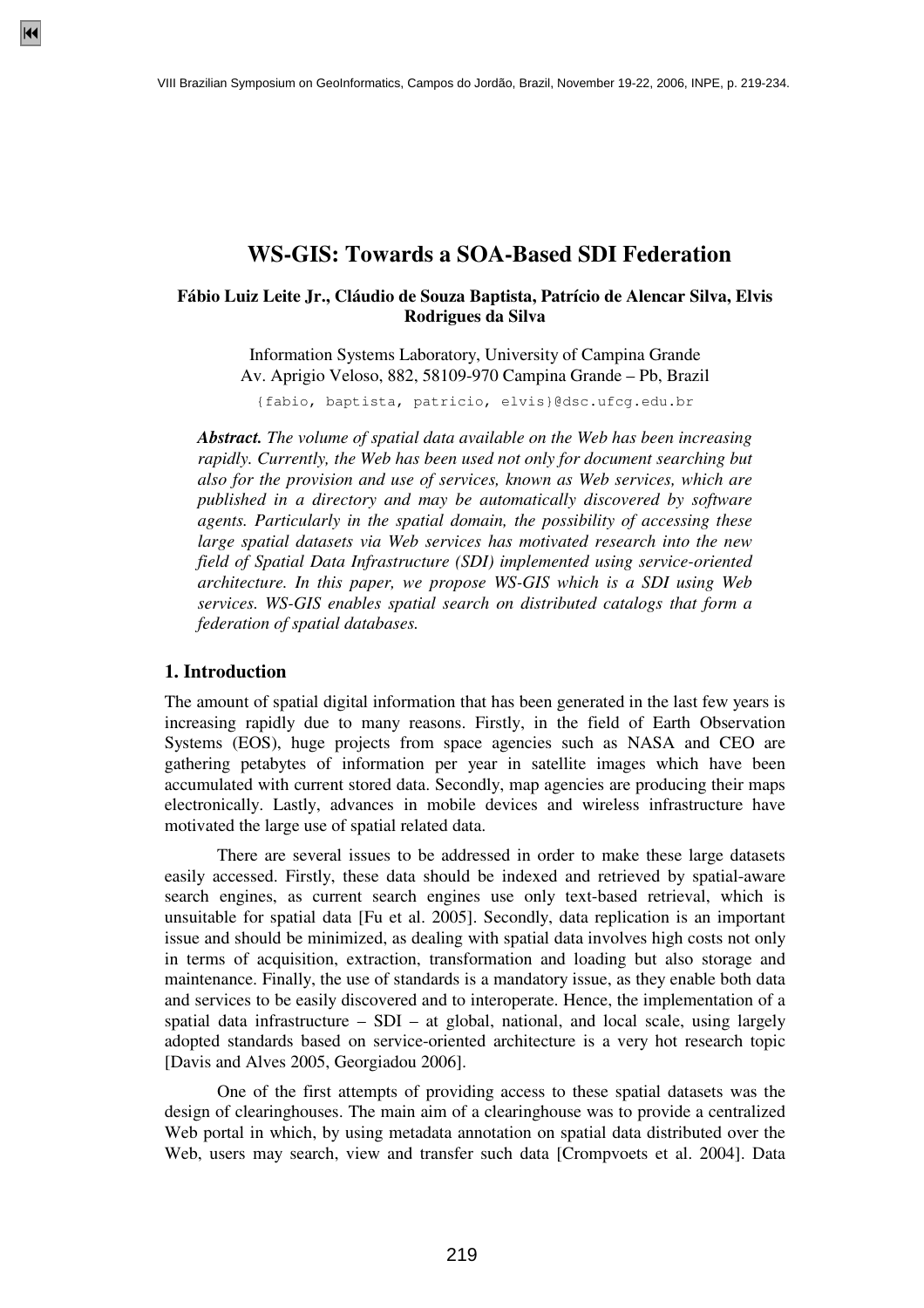providers should then subscribe into the clearinghouse in order to make their spatial data retrievable.

 More recently, the advent of service-oriented architecture has motivated the adoption of geoportals, which consist of Web portals based on services, data, search engines and applications. These geoportals provide access to data and metadata and links to the service providers. Thus, there is a shift from a data-centric SDI to a serviceoriented one [Maguire and Longley 2005].

 Nowadays, the Web is used not only for document searching but also for the provision and use of services, known as Web services [Alonso et al. 2003], which return dynamically changing data. Particularly in the spatial domain, examples of such services include but are not limited to basemaps, coordinate transformation, gazetteer, locationbased systems, routing, overlay, buffer, and so on [Davis and Alves 2005].

 In the Web services domain these standards involve a common protocol for exchanging messages; a repository which enables to catalog and to search for services; a description language for service annotation and a mechanism of service composition.

 Several of such standards have been proposed. The SOAP (Simple Object Access Protocol) protocol specifies how Web services may encapsulate messages in XML documents. WSDL (Web Service Description Language) aims to describe service interfaces offered by Web services, and it may describe service operations, input and output parameters of each message, data type parameters and so on.

 UDDI consists of a framework which enables the publication and discovery of services. Service providers use UDDI to announce their services; whereas clients may use it in order to find out a specific service, and how to interact with it. These standards are based on XML.

 Currently there are several Web services published on the Internet, however, an important issue is how to find out precisely the service a user is requesting? Keywordbased search techniques implemented by search engines are not adequate for service discovery. Some reasons for this limitation include [Alonso et al. 2003]:

- UDDI registry contains little textual information about the underlying services. Usually there is just a short description of the service provider;
- Keyword-based search may retrieve many irrelevant services just because they contain the addressed keyword. Also, a relevant service may not be retrieved just because this service uses synonyms or related terms to the used keywords.
- It is very complex to describe a given service based only on keywords:
- WSDL and UDDI descriptions express almost none of the service semantics;

 Nonetheless, when dealing with spatial data these directories should become spatial-aware. For example, a user might be interested in a map with rivers inside a particular region.

 The lack of semantics in SOA has been addressed recently [Burstein et al. 2005, Sivashanmugam et al. 2004]. One possible solution is to enhance the catalogs with semantic through the use of ontologies, that represents a formal specification of a shared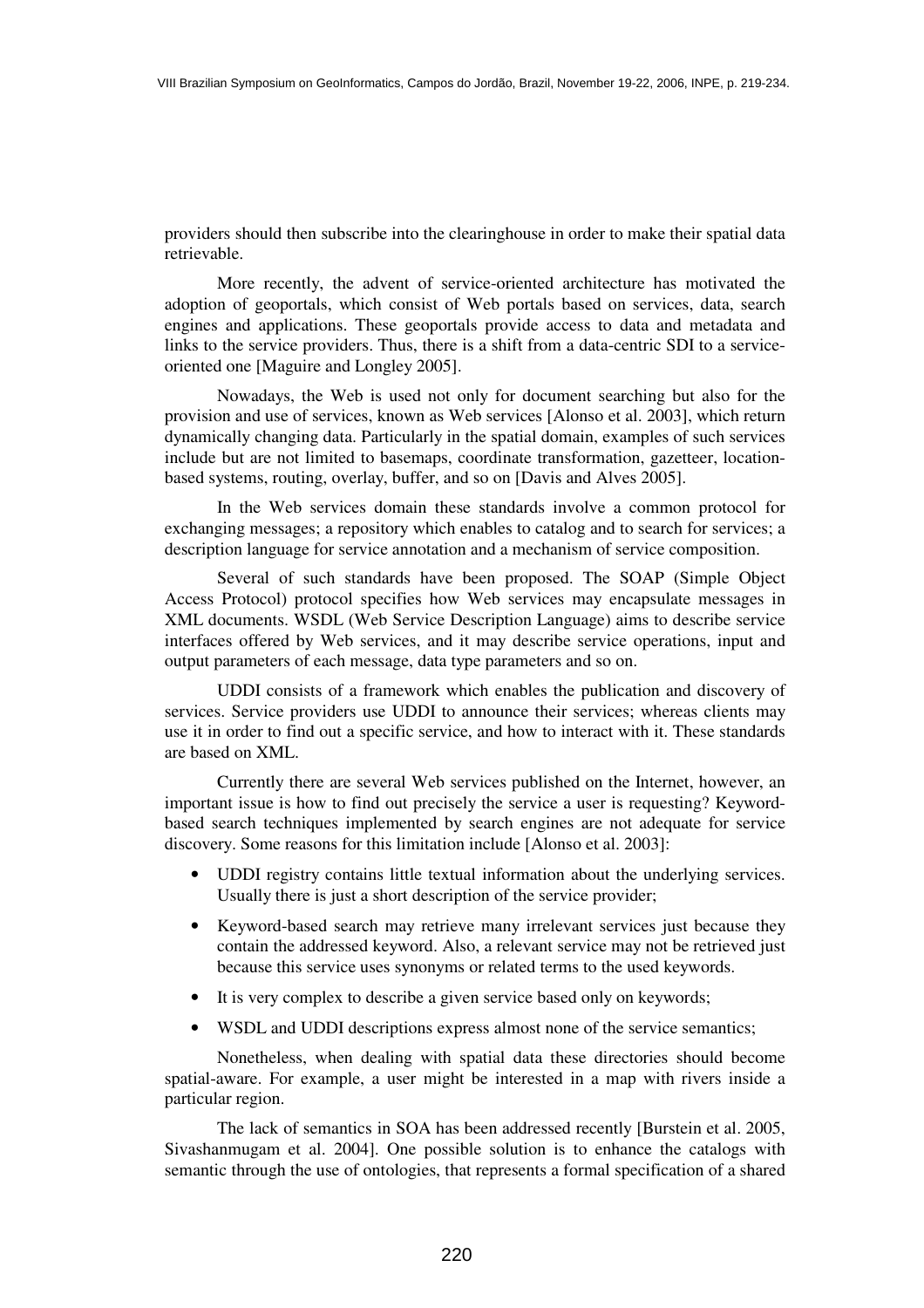conceptualization [Gómez-Perez et al. 2004]. There are some proposals on the use of spatial domain ontologies to improve resource discovery on the Web [Fu et al. 2005].

 In this paper we propose a service-oriented architecture for spatial data sharing. Hence, users may query a distributed catalog service, semantically enhanced with ontologies. The remainder of the paper is organized as follows. Section 2 presents our architecture. Section 3 addresses some implementation issues through a real example. Section 4 highlights related work. Finally, section 5 concludes the paper and discusses further work that should be undertaken.

## **2. The WS-GIS Architecture**

We propose WS-GIS which is a SDI based on service-oriented architecture. WS-GIS enables spatial search on distributed catalogs that form a federation of spatial databases. The architecture (see figure 1) enables access to spatial Web services and it has the following features:

- Resource location capability in federated catalogs: by using ontologies it is possible to model catalog services, so that distributed searches, even spatial, on such catalogs may be executed. For instance, a fireman may pose the following query, when faced to a forest fire: "Which kind of vegetation and animal species might be affected by the fire spots identified in a particular satellite image?";
- Query caching: previous services chaining may be stored in the workflow for future reuse;
- Domain transparency: client should not care about where the resources come from.



**Figure 1. WS-GIS overall architecture** 

 In figure 1, catalog service represents an OGC Catalog service which describes the underlying services using both services and domain ontologies. WFS and WMS represent the OGC Web Feature Service and Web Map Service, respectively [Open Geospatial Consortium 2006]. LBS is a Location-based service for context-aware applications [Almeida et al. 2006], the routing service is responsible for wayfinding and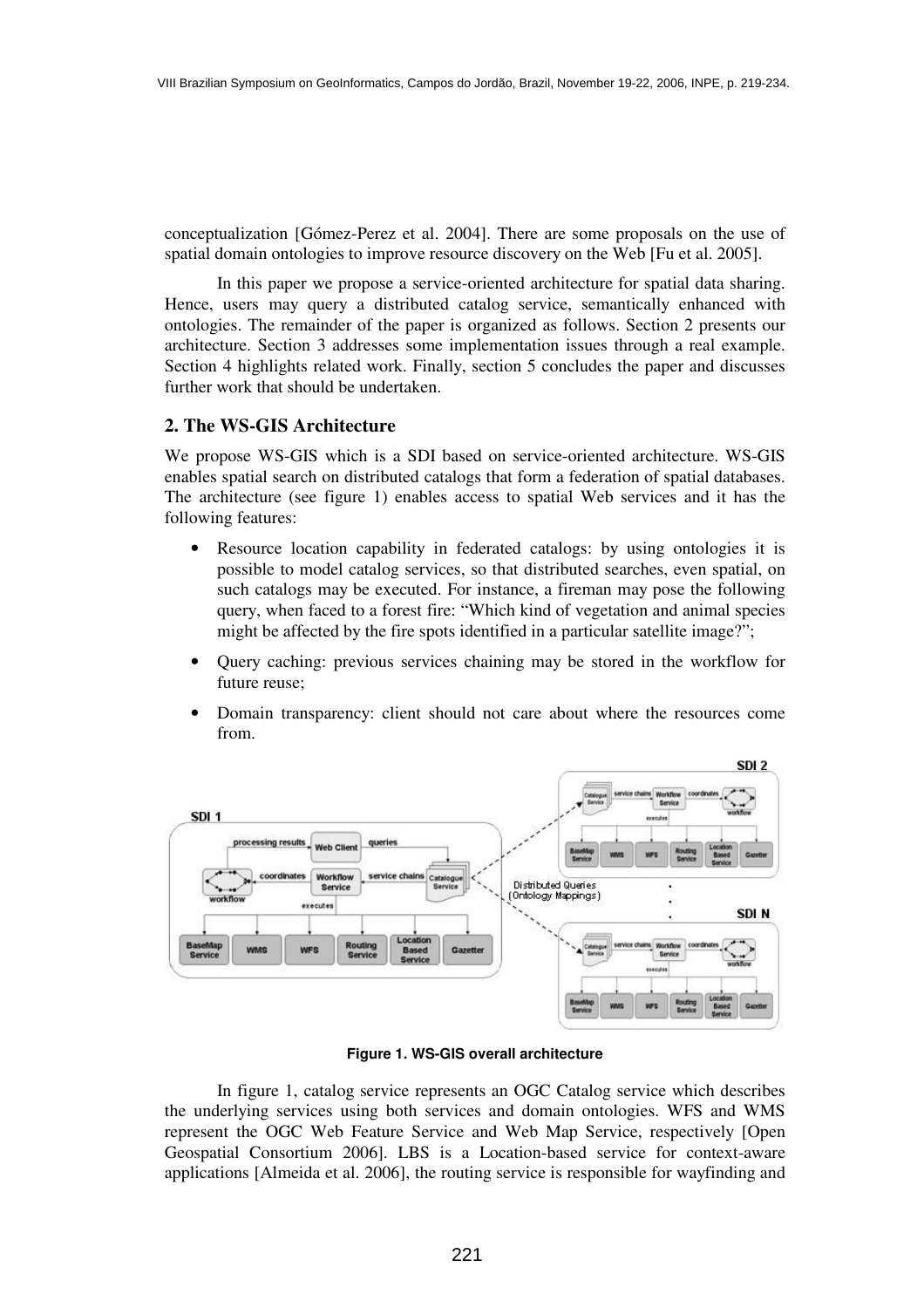the Gazetteer service implements a gazetteer based on [Pazinatto et al. 2002]. Each SDI contains a set of spatial services provided by a given public or private organization. The SDIs cooperate through a catalog federation. Hence, it is possible to obtain resources provided by any SDI in the federation from any client. In the proposed architecture, the client agent might be able to query the client SDI catalog; which may distribute the query to other SDIs and it is responsible for composing the query results and sending it to the client. In the following each of these services are further detailed.

## **2.1. The Catalog Service**

The catalog service is the core of our architecture, as it is responsible for SDIs integration at local, national or international scope. Each SDI maintains a spatial-aware catalog which may find resources locally. The catalog implements a communication protocol which propagates rewritten queries to other SDI catalogs.

 The catalog communication protocol may choose one catalog service to cumulate query results, which contain references to the services, and send them to the workflow service. We use the following strategy to maintain the federation:

- when a registry enters into the federation, the administrator must insert into its registry an URL which already is part of the federation;
- after getting a registry address in the federation, the new registry sends a message to obtain the address table of the contacted site.

 After that, all new addresses obtained by the new registry should be transmitted to the machines which are part of its address table. If there is no such new address, it will send an acknowledgment which confirms its membership in the federation.

 In order to comply with OGC standards, the catalog service implements an OGC Catalog API which contains getCapabilities, getRecords, getRecordById, describeRecord, getDomain, presentResults and transaction methods.

 In the following the registry and query modules are presented, followed by a discussion on how these catalogs semantically interoperate.

## **2.1.1. The Registry Module**

The catalog maintains a metadata repository which describes the SDI underlying resources. These metadata are implemented using both service ontologies, which provide service semantics; and domain ontologies, which describe data semantics. After receiving a request, the catalog queries the metadata repository in order to find the services which fulfill the request. The catalog represents these ontologies using the Jena framework which stores them in a relational database system. The underlying data is stored in a spatial-aware database. This registry module uses the Jena framework to manipulate the ontologies.

## **2.1.2. The Query Module**

The query module retrieves information based on query spatial features. Firstly, this module retrieves metadata that describe the available services and then, it performs spatial operations based on user requirements. Usually, the geographic information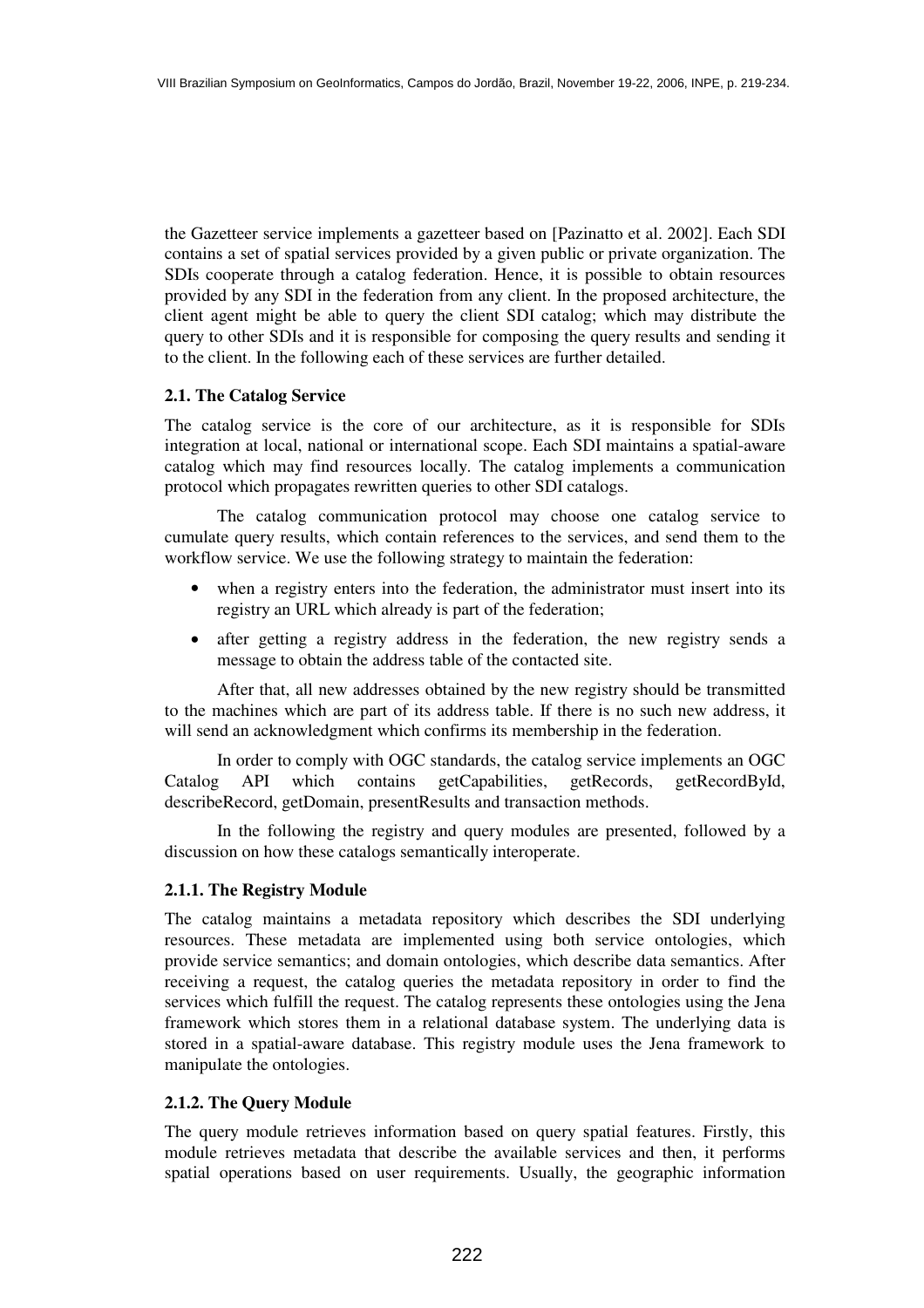provided in the query is based on place names. Thus the catalog may search for a Gazetteer service which may return the geographical coordinates of a given place name.

The query module also makes a query broadcast to the other catalogs in the federation. Hence, the catalog service attempts to answer user query only regarding local catalog data. In the case of partial fulfillment of user requirements, the catalog propagates the query to other catalog instances. The query propagation algorithm follows:

```
Algorithm search (query, hops) { 
   if (localOntology != query.ontology) 
     query = mapping (localOntology, query); // semantic matching among the SDI catalogs 
   if (query is fully satisfied) 
      return resultSet; // as service references 
   else { 
     resultSet = partialResult();
      newQuery = mapping (globalOntology, (query - resultSet)); 
      if (hops threshold is not achieved) { 
         resultSet = resultSet ∪ otherSDIs.search (newQuery, hops); 
         // If a timeout is achieved throws an exception 
         return resultSet; 
      } else 
         // throws an exception; 
   } 
}
```
#### **2.1.3. Semantic integration among catalogs**

Ontologies are being applied very successfully in supporting information and knowledge exchange. However, for many reasons, different people and organizations will tend to use different ontologies. Unfortunately, the semantic heterogeneity also represents a drawback when different network catalogs make use of different domain ontologies. Hence, the system should make ontology mappings between the SDI ontologies, trying to reconcile the concepts and properties related to them. It is important to mention that so far there is no provision for semantics in service and data discovery in OGC specifications.

 Each SDI defines its own ontology that is used in its catalogs. It means that there is a common vocabulary in each SDI that represents the concepts of the domain ontology used to describe the resources. However, we make an assumption that there is a set of concepts which can be shared among the SDIs, through clustering semantic communities. Thus, communities are formed through semantic mapping between SDIs. Each community has its own domain ontology which can be shared, and the other communities can cooperate in this scenario, mapping their domain ontologies. This can contribute to simplify the semantic mappings related to heterogeneity among SDIs [Hameed et al. 2004].

Considering this scenario, the query module broadcasts the rewritten query in the global SDI ontology. Thus, the catalogs that receive the propagated query make the semantic mapping between the local ontology and the global one. To accomplish this task it is necessary to verify in which relationship level these mappings are possible. Once the referred catalogs belong to the same community, we can make the assumption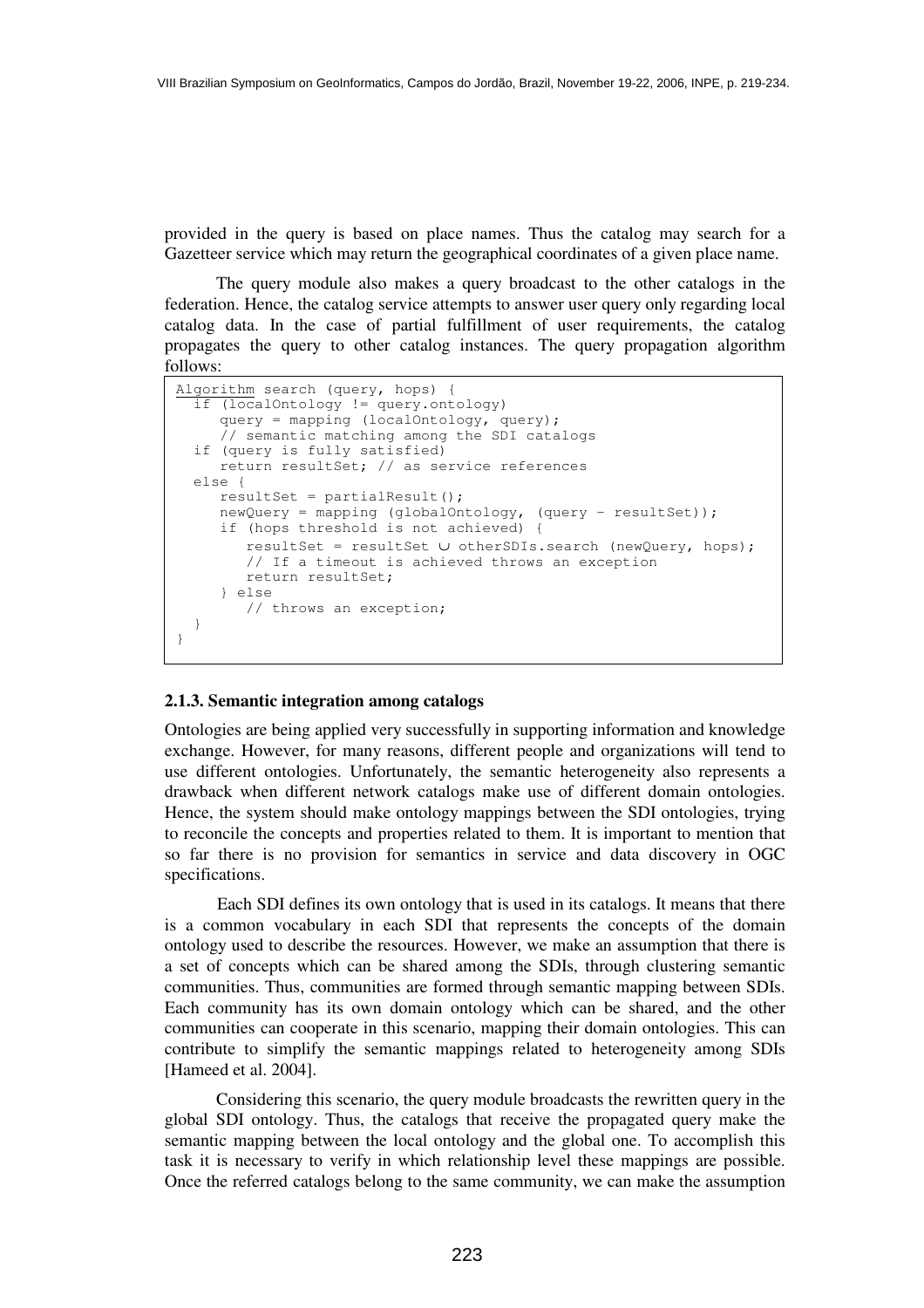that they share the same ontology, which is the global one. In the context of this work, we make an assumption that all the communities reconcile their ontologies. Through the mapping files originated from the ontology reconciliations, the catalogs share the concepts used by the SDIs and interprets the network propagated queries [Hameed et al. 2004].

## **2.2. The Workflow Service**

The workflow service is also responsible for executing the selected service chaining. The catalog service returns a record to the user that contains all the possible workflows that are able to fulfill the submitted request. The next step is the selection of the desired service workflow by the user. Then, the catalog service activates the workflow service, providing the workflow selected by the client as parameter. The workflow service executes the selected workflow and accomplishes the monitoring phase that comprises basically aspects like checking the right functioning of the involved services, response time, service availability, unexpected behavior and error handling. Furthermore, for each service involved in the workflow, the service inputs and outputs are checked so that each output of a service is compatible with the input of the subsequent service in the workflow.

## **2.3. The LBS Web Service**

Mobile users may register to receive alerts on subject of their interest while they are on the move. The LBS Web service is responsible for receiving and managing user context information. When a client is registered and provides profile, and appointments, it is able to receive context-aware information. The main available operations are:

- registerUser() which registers a user in a Web service, its profile and context information;
- updatePosition() which enables to update user geographic location in the system, and analyses the context searching for actions which are relevant to user context. Each time user location is updated the context is analyzed;
- registerAppointment() which registers a user appointment.

## **2.4. The Web Map Service and Web Feature Service**

These services are based on the OpenGeospatial WMS and WFS. Nonetheless, we have implemented a Web service interface for such services. A request is done through several parameters in a URL. By implementing these services as Web services we not only make the requests easier, but also it is possible to publish these services in a directory services such as UDDI, in order to provide automatic service discovery and invocation.

 Currently, we have implemented the following WMS operations: *getCapabilities*, *getMap* and *getFeatureInfo*. The *getCapabilities* method obtains service metadata which describes relevant information including maximum number of layers which may exist in a map, available layers and styles, coordinate reference systems (CRS), bounding box and scale. The *getMap* method returns a map according to the parameters received. These parameters include Layers, which contains the list of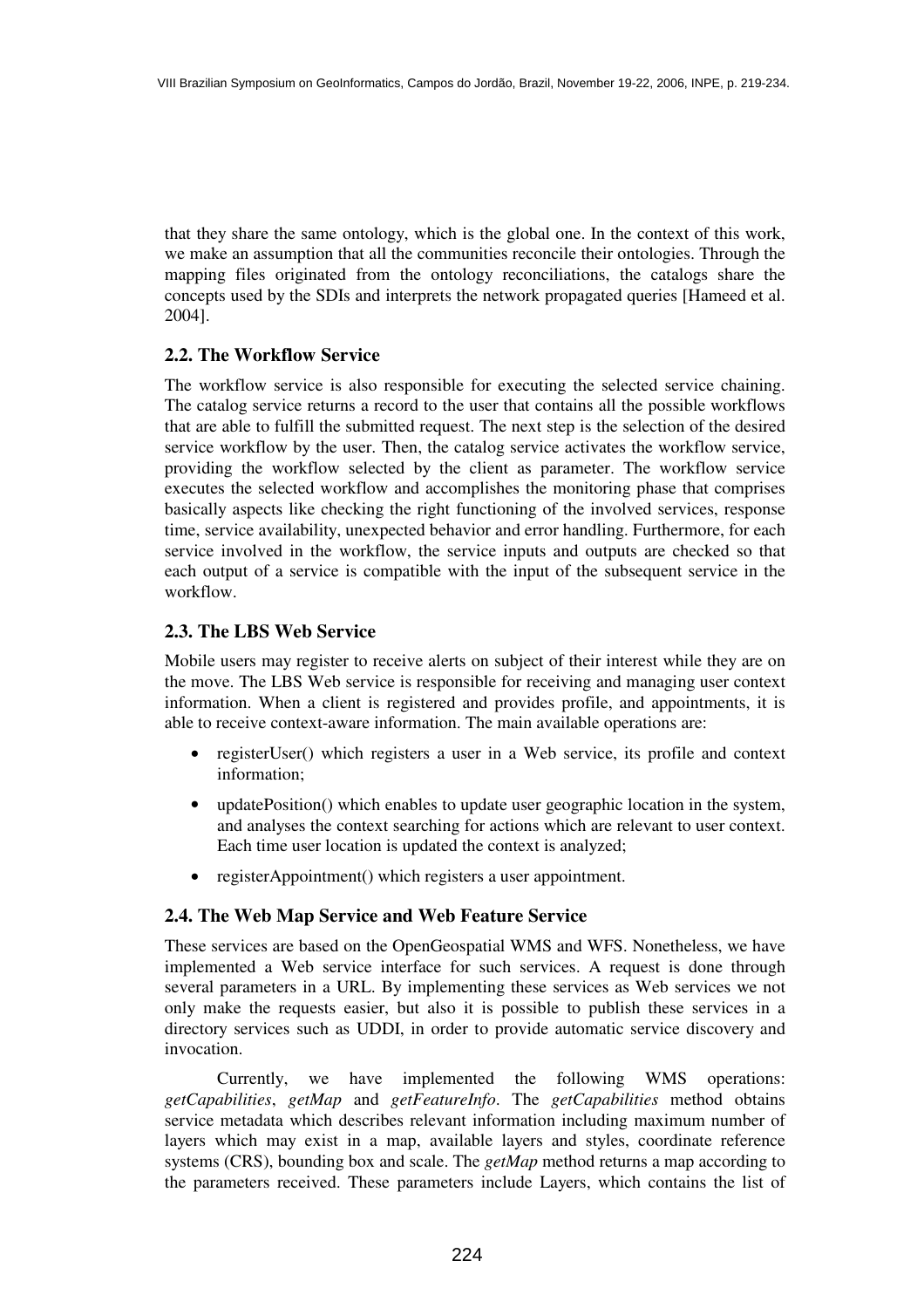layers in a map; CRS, which contains the coordinate reference system; BBOX, which expresses the bounding box of interest; and Format, which contains the map output format. The getFeatureInfo method enables to retrieve more information about a chosen feature, for instance, a River name, length, quality of water, etc.

 The Web Feature Service specification enables the user to query and update geospatial data in an interoperable way. This service contains the following operations: *getCapabilities*, *describeFeatureType* and *getFeature*. The *getCapabilities* method is responsible for describing available features, and the operations supported by each feature. The *describeFeatureType* method obtains the structure of a given feature type, which is described in an XMLSchema. Finally, the *getFeature* method enables users to specify which feature properties will be queried, as for example the name of a given feature.

#### **2.5. The Routing Service**

This service is responsible for providing on demand routes among two or more places. The client sends a request to this service (using the getRoute() method) providing two pairs of latitude and longitude coordinates. The client may also inform some preferences to be taken into account by the service such as road and traffic conditions.

 The routing Web service stores data about routes and their intersections as a graph. The path between each two pairs is pre-computed and stored in the database, using the total materialization strategy. The storage cost using this approach is high, but as disk prices are decreasing, the gains obtained in processing power are worthy. We use a graph hierarchy to minimize the storage costs. The graph is partitioned into noninterleaving sub-graphs and there are nodes which take part in more than one sub-graph, they are called border nodes and they take part in the super-graph.

 Paths are computed in each fragment and in the super-graph. We used the classical Dijkstra best path algorithm to pre-calculate all costs [Dijkstra 1959].

### **2.6. The Gazetteer Service**

Gazetteer is used to help users to find bounding box coordinates from place names or feature types, and vice-versa. The simplest way of implementing a gazetteer is by having pairs of place names and spatial footprints. In this case, the gazetteer does not consider the feature type of each element. The feature types are either implicit or explicit. In the former case, it is assumed that the user is familiar with the place name type, for example, England is a country. In the latter, the feature type comes together with the place name, as, for example, North Sea.

 A reasonable core gazetteer should include feature type together with place name and footprint. This enables determining, for example, whether bank is a building or a land formation along the edge of a river [Pazinatto et al. 2002].

 We have implemented a Gazetteer Web service which contains place names, spatial footprints, temporal interval, feature types, and lineage. The first two attributes are mandatory, whilst the latter three are optional. Place name contains the name of the place being identified; spatial footprint contains a bounding box represented by two pairs of latitude/longitude points; time is an interval that contains two timestamps: the beginTime and endTime of that place name; feature type contains a feature that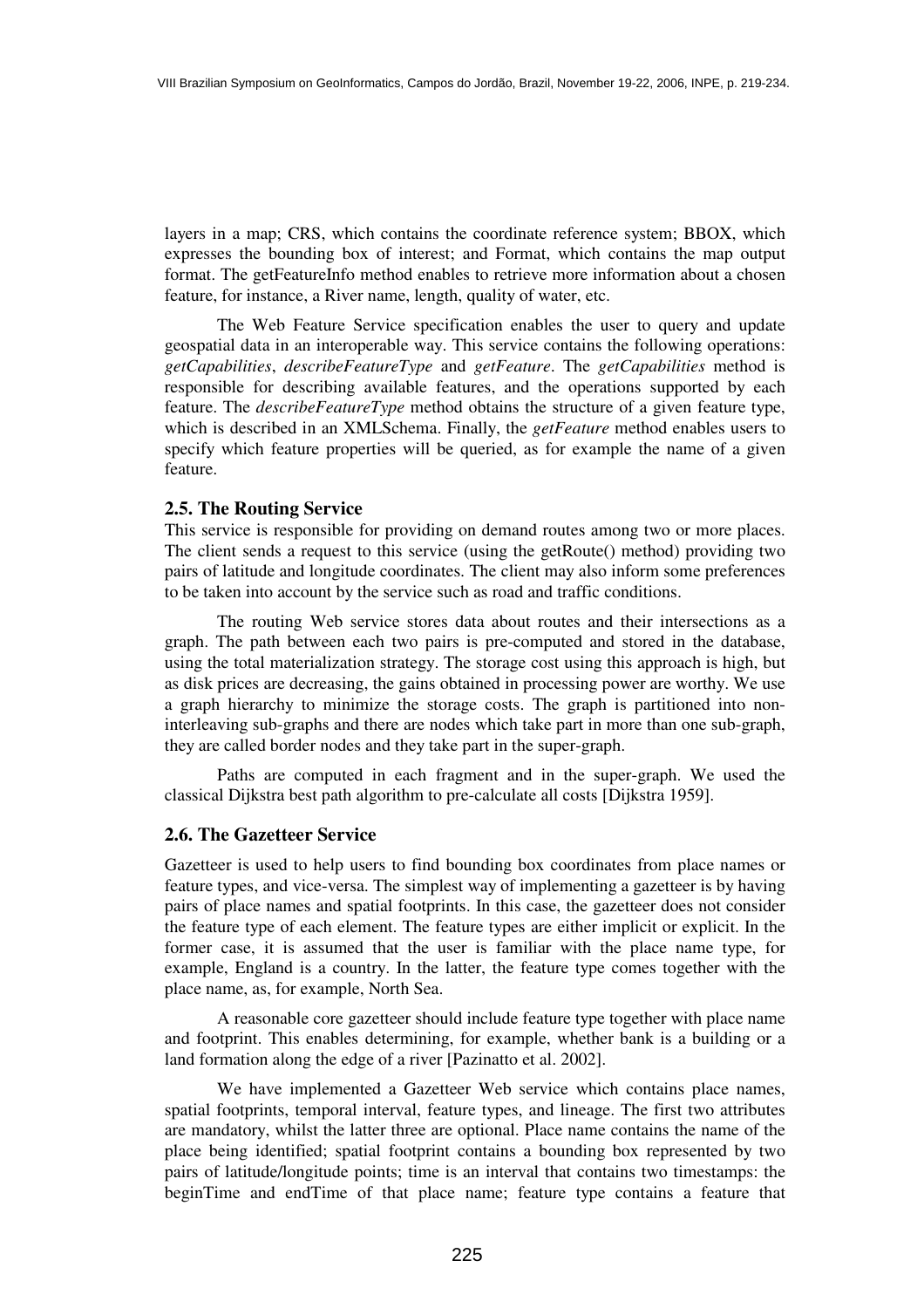characterizes the place name; and lineage contains the source that provided that information.

 This service is accessed via searching one of the three attributes: place name, space and feature type. For example, a user may be interested in where a determined place is, what exists in a determined spatial footprint, or where a particular feature type exists on the Earth's surface.

#### **2.5 Implementation issues**

The Web services were implemented using the Java J2EE and JAX-RPC. Each service was developed in three steps: interface definition, which contains the methods which may be called by a client; interface implementation, which contains the service logic; and the service deployment in an application server. We have used the Java Sun Application Server. After the second step is done, the WSDL file is generated automatically.

 All the implemented data services (WMS, WFS) and the processing services (LBS, routing services) use PostgreSQL with Postgis DBMS. The catalog service also uses PostgreSQL DBMS to materialize the ontologies and the Jena framework as inference engine to verify the ontology consistence.

### 3**. An Example Scenario for the WS-GIS**

In the Brazilian State of Paraíba there are many state departments and agencies which deal with data on natural resources and infrastructure. They manipulate information about water resources, weather, roads, etc. Unfortunately the underlying information systems do not interoperate and there is too much replication. Obviously this replication introduces inconsistency and results in a waste of space on disk, especially when dealing with spatial data such as satellite images and vector maps which require huge space on disks. Let us suppose that there exist three departments, each one with its SDI:

- the Water Management Agency (AESA), which deals with rivers, dams, lakes, wells, and so on;
- the Environmental Management Agency (SUDEMA), which deals with quality of water (rivers, dams, lakes, wells and so on); and
- the infrastructure agency (DER) which deals with road maintenance.

 In these SDIs there is data replication: bodies of water are replicated in SUDEMA.

 Suppose that a user would like to visualize a SVG (a W3C Specification based on XML to display graphics on a browser) map which contains the regions of Paraíba, the rivers (and its water quality) in Sertão region, and roads of the entire State, even whether these data layers are distributed in many agencies. Obviously, transparency on distribution is a mandatory issue [Garcia-Molina et al. 2001]. Moreover, let us suppose that the AESA SDI contains a Gazetteer service and a MapConvertion service which receives a GML document and returns it in SVG.

 The user interaction follows. Firstly, the client executes, for example in the AESA SDI, the getRecords method, with OGC Filter parameters, in the catalog service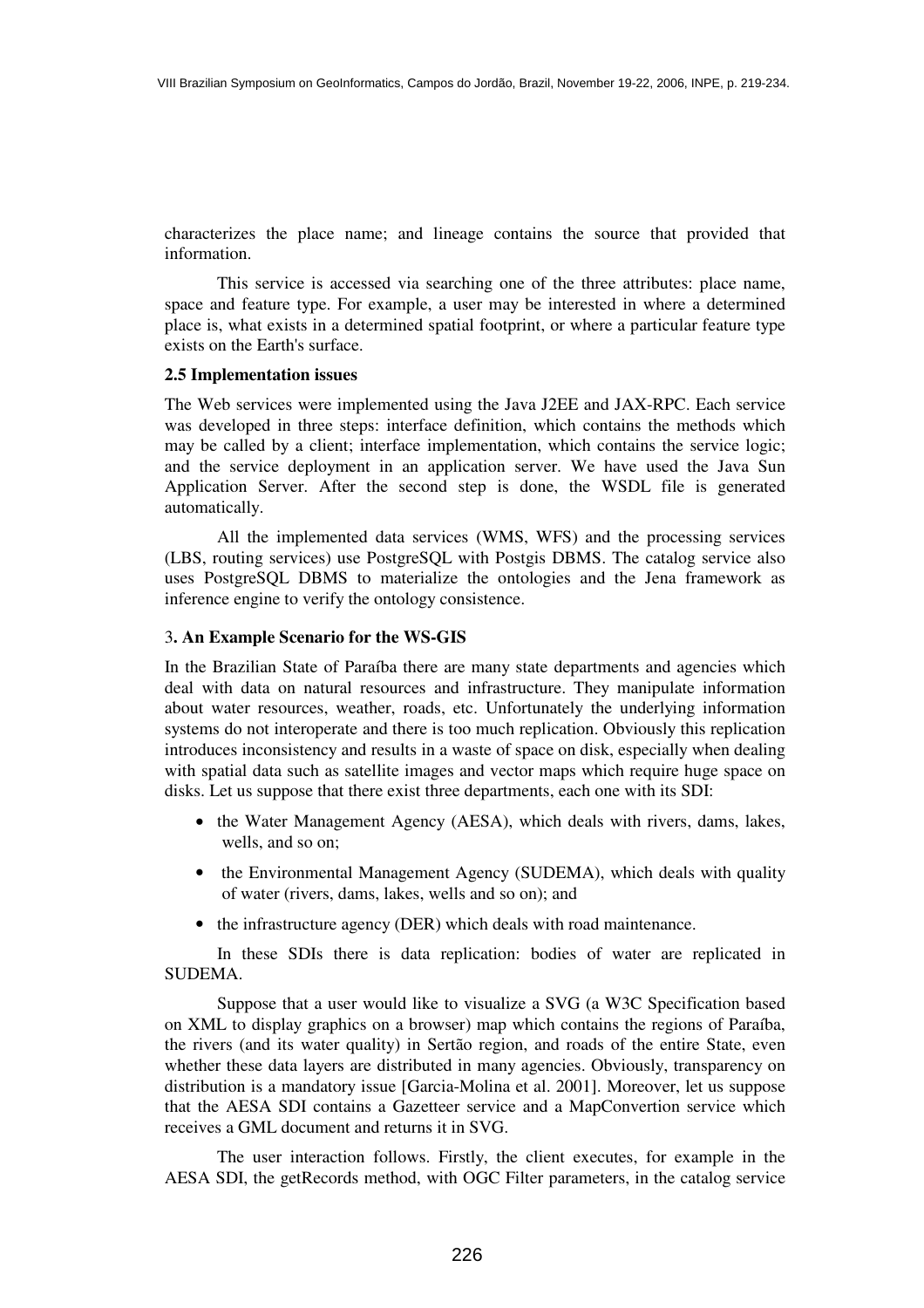requesting the desired information (e.g. a map with regions of Paraiba, rivers and information on water quality in Sertão region and roads). In order to pose the query the user uses concepts defined in the ontology which pertains to the local SDI. After receiving the query, the AESA catalog service proceeds as follows, according to the algorithm presented in section 2:

- (a) it queries the Gazetteer service of the local SDI, in order to obtain the State region geometries to query the service registries using the intersection with rivers and roads;
- (b) it verifies in the local SDI if it contains services with the requested data. In order to do that, the catalog runs a spatial query searching for the rivers in the Sertão region, water quality data and roads;
- (c) as the AESA SDI does not have the whole requested data set, the query is propagated to other SDI catalogs. However, the local catalog rewrites the original query in order to remove from it the data which is already found in its database. Then, the catalog rewrites the query searching for roads and quality of water data in the geographic area of interest and propagates this query to other catalogs.

```
<ogc:Filter> 
   <ogc:Or> 
     <ogc:And> 
      <PropertyIsEqualTo> 
       <PropertyName>FeatureName</PropertyName> 
       <Literal>River</Literal> 
      </PropertyIsEqualTo> 
      <PropertyIsEqualTo> 
       <PropertyName>hasQuality</PropertyName> 
       <Literal>yes</Literal> 
      </PropertyIsEqualTo> 
      <Overlaps> 
        <PropertyName>Geometry</PropertyName> 
        <gml:Polygon srsName="urn:ogc:def:crs:EPSG:6.6:4618"> 
          <gml:exterior> 
           <gml:LinearRing> 
            <gml:posList> 
      -37.001821, -7.175744 -36.992499, -7.180127 -36.976542, -7.160474 ... -37.019035,-7.190465 -37.001821,-7.175744 
             </gml:posList> 
           </gml:LinearRing> 
         </gml:exterior> 
        </gml:Polygon> 
      </Overlaps> </ogc:And> 
     <ogc:And> 
      <PropertyIsEqualTo> 
       <PropertyName>FeatureName</PropertyName> 
       <Literal>Road</Literal> 
      <PropertyIsEqualTo> 
       <gml:posList> 
       -38.76516, -6.91093 -38.75917, -6.9155 -38.75912, -6.91657...-38.75622, -6.9036 -38.76516, -6.91093 </gml:posList> 
     </ogc:And> </ogc:Or> 
</ogc:Filter>
```
 It is important to notice that, when the SUDEMA catalog receives the query, it needs to perform the ontology matching of the concepts which come from AESA with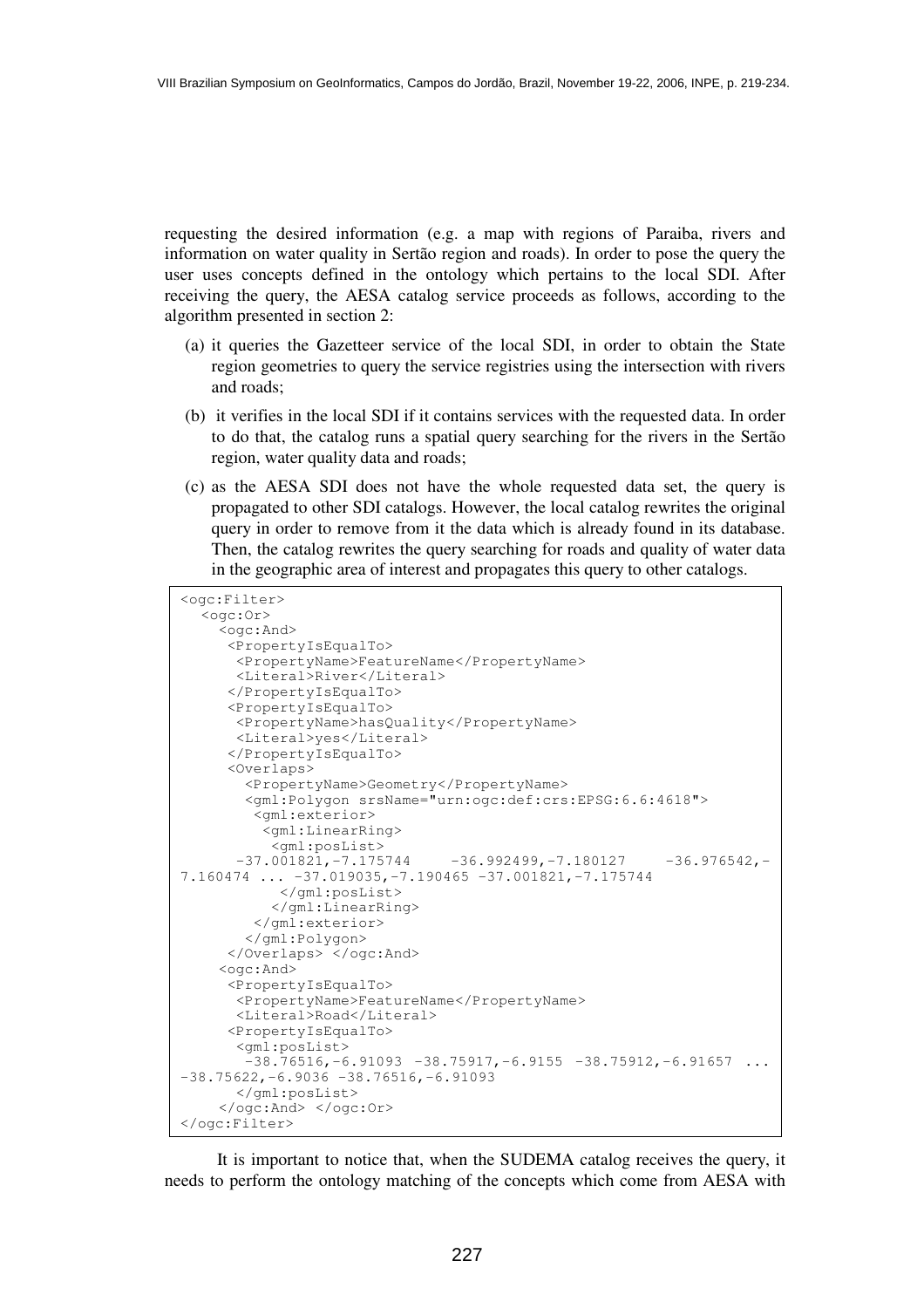its own ontology concepts, as they probably use different ontologies. Hence, there is a State ontology which has mappings for each agency ontology. Figure 2a presents part of AESA ontology which is the same of the State one. Figure 2b presents the SUDEMA ontology. It is important to notice that in the AESA ontology, and then in the State one, the body of water class is superclass of dam, river and well classes. Nonetheless, in the SUDEMA ontology there is no river, dam and well concepts, all of them are treated in a unique class called body of water.



**Figure 2. a) AESA and State ontology; b) SUDEMA ontology** 

 In the following there is an example of ontology mapping between SUDEMA and State using OWL. Thus, the concept body of water in SUDEMA is mapped directly to the one in the state ontology. Hence, the "river" concept in AESA ontology (and in the state) is mapped to the "body of water" concept in the SUDEMA ontology through "hasType" property, defined as "river" DataType.

```
<owl:Class rdf:ID="BodyOfWaterlSUDEMA"> 
    <owl:equivalentClass 
rdf:resource="BodyOfWaterAESA"/> 
</owl:Class>
```
 The following OWL code indicates that the SUDEMA BodyOfWater class is the union of lake, river, well and dam in the State ontology, and consequently in the AESA one.

```
 After solving the mapping between ontology concepts, the SUDEMA catalog 
 xmlns:xsd="http://www.w3.org/2001/XMLSchema#" 
xmlns:ac neep://pail.org/ac/ciements/1.1/<br>xmlns:rdfs="http://www.w3.org/2000/01/rdf-schema#" |
using the State ontology and broadcasts it to other SDI (in this case, the query concerns 
 xmlns:daml="http://www.daml.org/2001/03/daml+oil#" 
only roads). Lastly, it returns the references of the data services to the AESA catalog. 
 xmlns:rdf="http://www.w3.org/1999/02/22-rdf-syntax-ns#" 
 <rdf:RDF xmlns="http://localhost/ontologias/sudema.owl#" 
         xml:base="http://localhost/ontologias/sudema.owl" 
         xmlns:globalSDI="http://localhost/ontologias/globalSDI.owl#" 
         xmlns:dc="http://purl.org/dc/elements/1.1/" 
         xmlns:owl="http://www.w3.org/2002/07/owl#">
```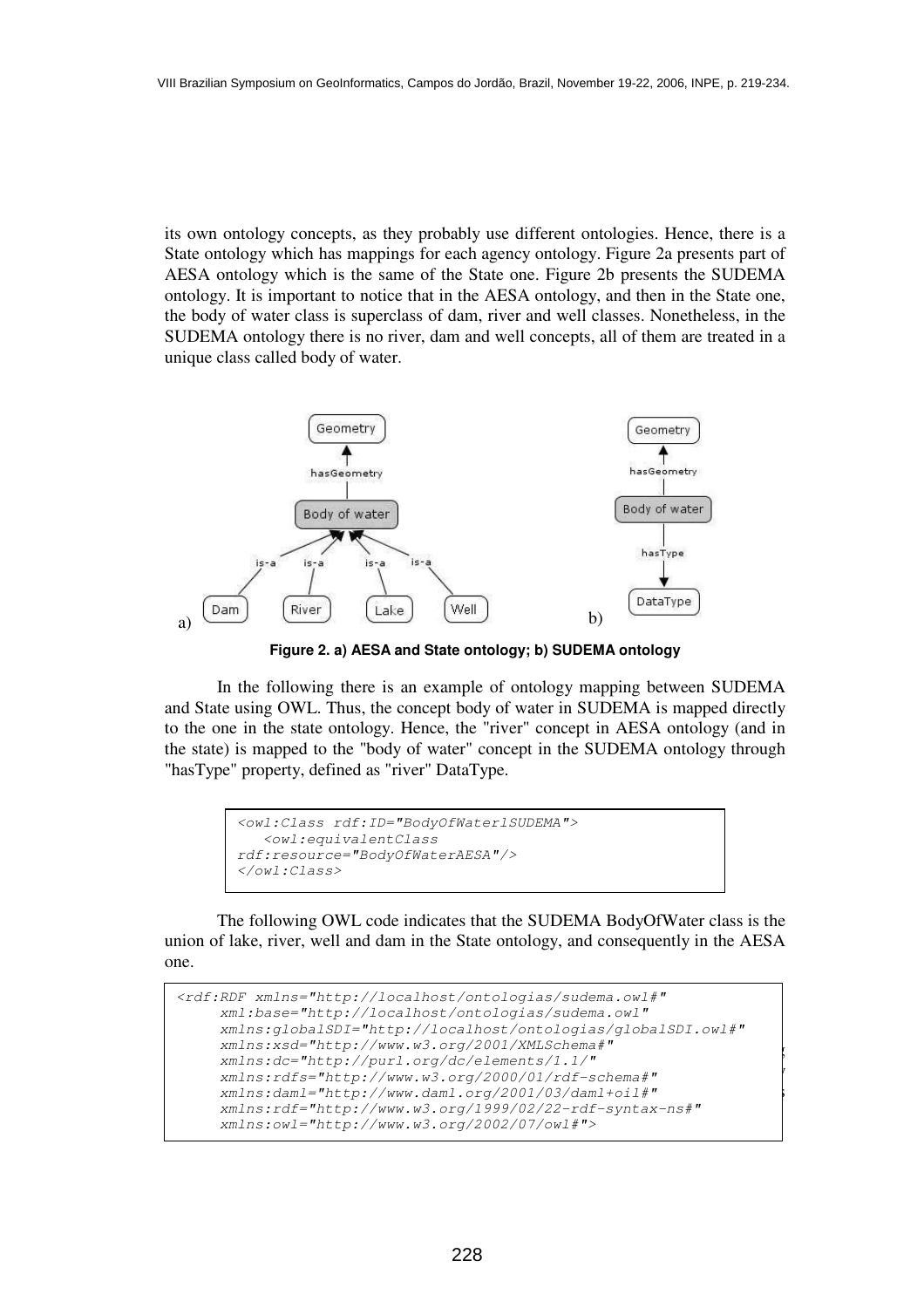```
 <owl:Ontology rdf:about=""> 
         <owl:imports 
rdf:resource="http://localhost/ontologias/aesa.owl"/> 
     </owl:Ontology> 
     <owl:Class rdf:ID="Body_of_Water"> 
         <rdfs:subClassOf rdf:resource="&owl;Thing"/> 
         <rdfs:subClassOf> 
              <owl:Class> 
                  <owl:unionOf rdf:parseType="Collection"> 
                       <owl:Class rdf:about="&globalSDI;Dam"/> 
                       <owl:Class rdf:about="&globalSDI;Lake"/> 
                      <owl:Class rdf:about="&globalSDI;Well"/> 
                       <owl:Class rdf:about="&globalSDI;River"/> 
                  </owl:unionOf> 
              </owl:Class> 
         </rdfs:subClassOf> 
     </owl:Class> 
     <owl:DatatypeProperty rdf:ID="hasType"/> 
     <owl:Class rdf:ID="Geometry"/> 
</rdf:RDF>
```
 In parallel, the DER catalog also receives the request from AESA, and it solves the semantic differences between concepts and verifies in its metadata repository that it contains the Paraíba roads. Thus, it rewrites the query using the State ontology and broadcasts it to other SDI (in this case, the query concerns only quality of water). Lastly, it returns the references of the data services to the AESA catalog.

 After receiving all services references, the query module mounts a service chaining and sends it to the client. This workflow is presented in figure 3.



**Figure 3. Service chaining of the query**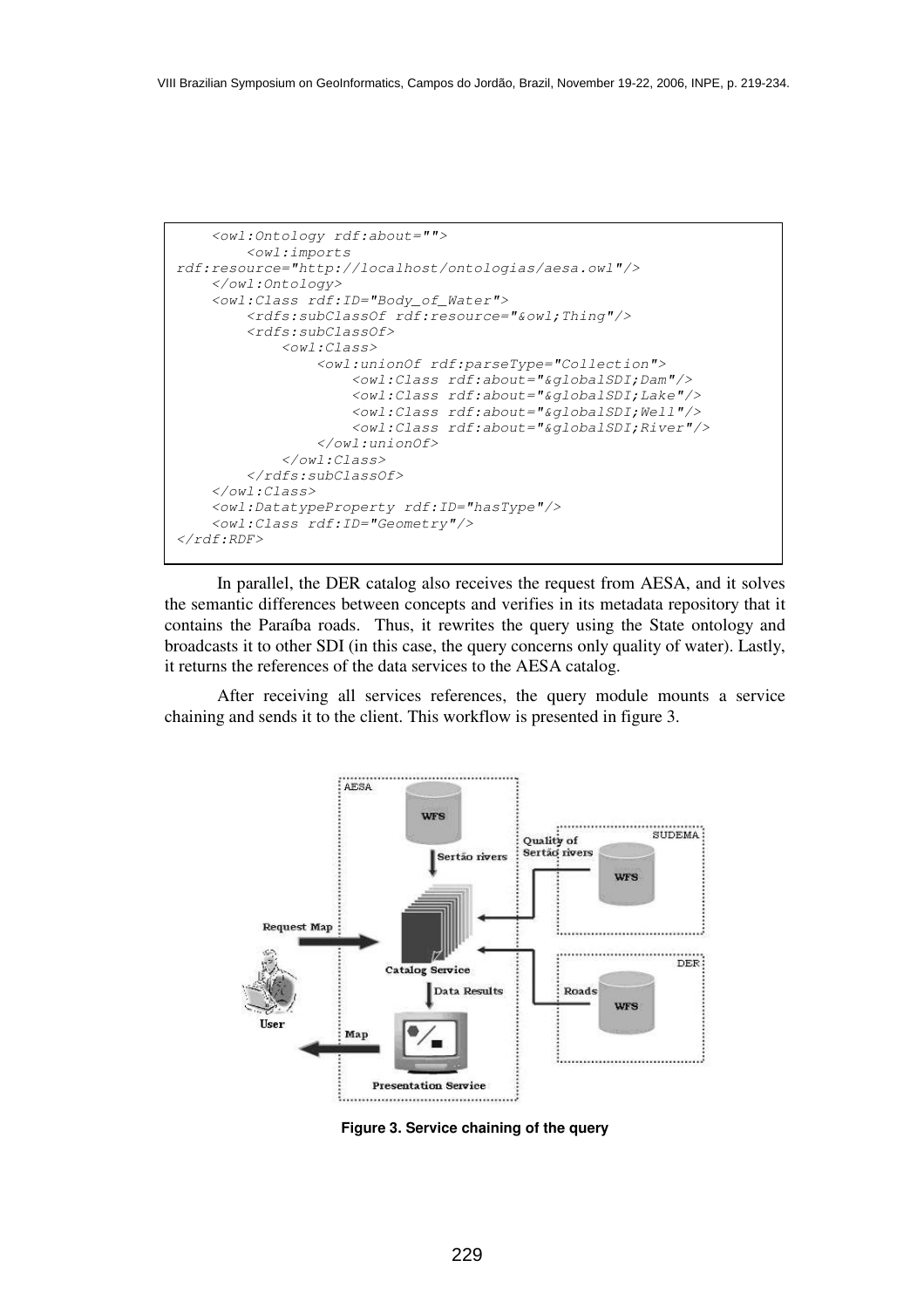The workflow service executes the service chaining and monitors the behavior of the involved services. Also, it sends the inputs and outputs necessary to each service. The final result is returned to the client which may render the map as it is presented in figure 4, using the framework iGIS [Baptista et al. 2004].



**Figure 4. Query result on a map tool** 

# **4. Related Work**

Bernard and Craglia [Bernard and Craglia 2005] present a survey on SDI and discuss its evolution from clearinghouses to geoportals. They emphasize the importance of migrating to a service-oriented infrastructure, in which Web services play a central role. Moreover, efforts on standards for these services are highlighted. These efforts result in a (GI)-Service Driven Infrastructure which characterizes the next generation of SDI which is focused on distributed and shared functionalities. Also, new functionalities can be achieved by service chaining.

 The provision of service chaining enables scalability without compromising performance. There are several issues which should have been taken into account such as the level of transparency of the chaining to the client and the effort required in the client to implement service coordination. According to Alameh [Alameh 2003], there are three types of service chaining:

- Client-Coordinated service chaining: the client defines and controls the service execution order in the chaining;
- Static Chaining using aggregate services: the service chaining is hidden from the client, so the latter has only a link to the chaining. However the chaining is not dynamic;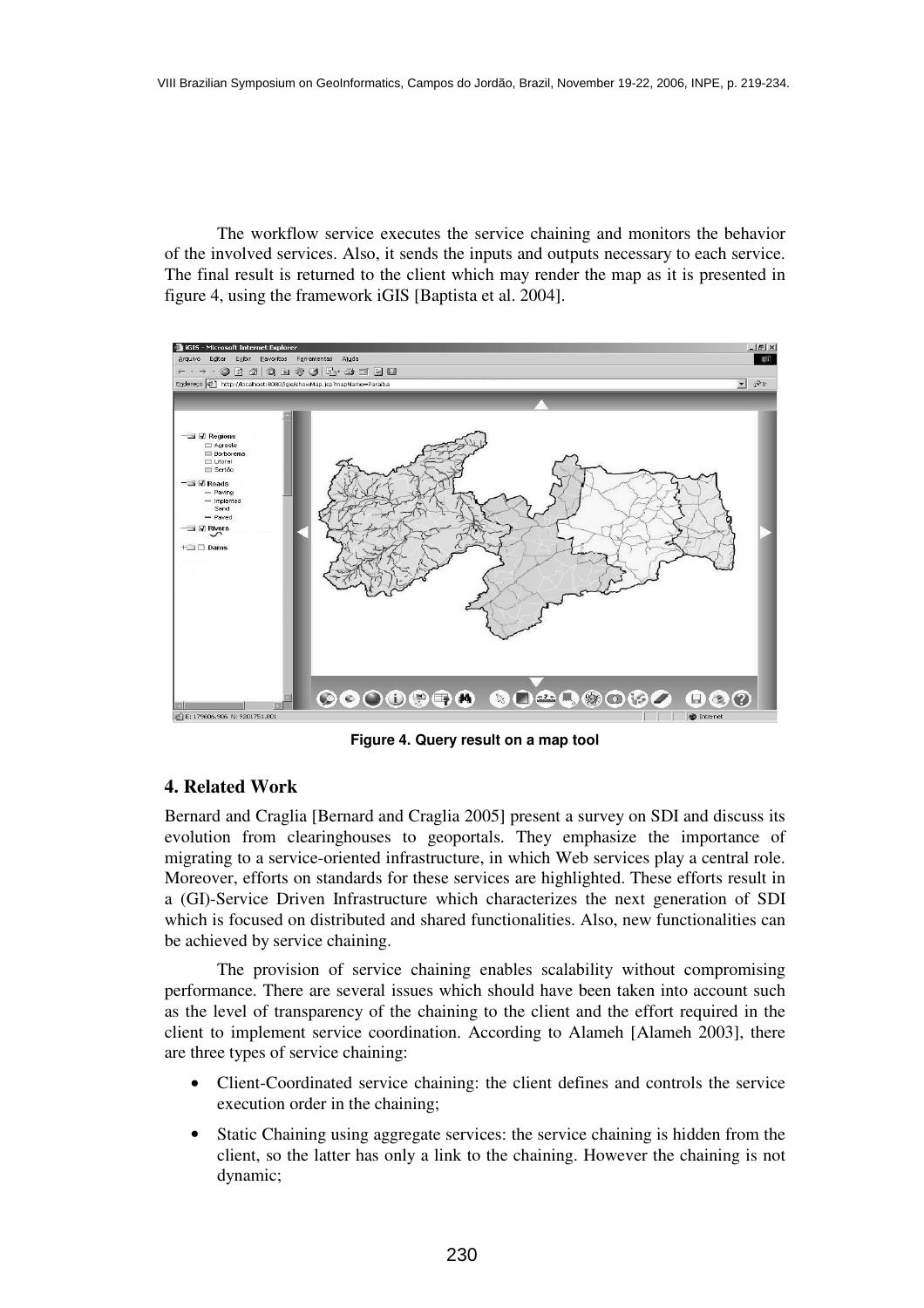• Workflow-managed service chaining with mediating services: combines the simplicity of static chaining using aggregate services with the flexibility and control provided by the client-coordinated service chaining. The workflow service is responsible for error manipulation and exceptions, and for mounting dynamically the service chaining to be used by clients.

 Although, Alameh's proposal deals with service chaining, there is no concern on locating spatial resources in distributed catalogs.

 Zhao et al. [Zhao et al. 2004] propose an integration model which uses a Metadata CatalogService (MCS) for storing metadata and retrieving resources in grids; and the model OGC ebRIM, which enables to aggregate semantics to the spatial queries in distributed architecture based on grids. Their idea is to implement semantic mapping between these two models by using ontologies in OWL. Therefore, user poses queries at the semantic level and those queries are mapped into the grid through MCS. Nonetheless, this work does not address the mapping between OGC Catalog Services – ebRIM and the UDDI registries, which underpin the service-oriented SDIs.

 Sivashanmugam et al. [Sivashanmugam et al. 2004] propose a peer-to-peer network of public and semi-private UDDI registries, which enables transparent access to any registry in the federation. They also use ontologies to classify the registries and to locate resources. This work does not deal with spatial modeling of OGC catalogs, so that spatial queries are not fully accomplished.

 Boucelma et al. [Boucelma et al. 2002] integrate data and query language on heterogeneous spatial data sources distributed in a unique view. Their proposal is based on mediators and wrappers which access distributed data and implement query mapping. They use the global-as-view model [Chawathe et al. 1994], in which the wrappers enable not only answering queries on distributed data but also querying local data. The wrappers are built using components which interact with Web Feature Service. However, this system is based on a centralized architecture. Also, the inclusion of new services must be done manually.

 Hubner et al. [Hubner et al. 2004] propose to unify distributed data sources in a unique point of interaction with the client, through a map definition tool. Their system uses metadata for resource location, which is classified using ontologies. Hence, semantic and syntactical searches may be achieved even with spatial data. However, the proposed architecture demands great effort from users. Moreover, data locating service is not fully compatible with OGC which penalizes interoperability. Also, the approach maintains a centered catalog.

 The main contribution of our work is concerning the design of a SOA-based SDI which aims to integrate, locate, and catalog distributed spatial data sources (services and data). Mainly, we propose a catalog federation which enables dynamic exchange of heterogeneous SDIs. Hence, users have an integrated and transparent view of the available resources which makes easy data exchange and minimizes data replication. Moreover, by using Web services we provide interoperability, portability, flexibility and dynamic chaining, which are not present in geoportals and clearinghouses. Finally, the WS-GIS architecture combines GI Service composition with a service catalog federation, based on the ontologies, which enables a semantic modeling of catalogs.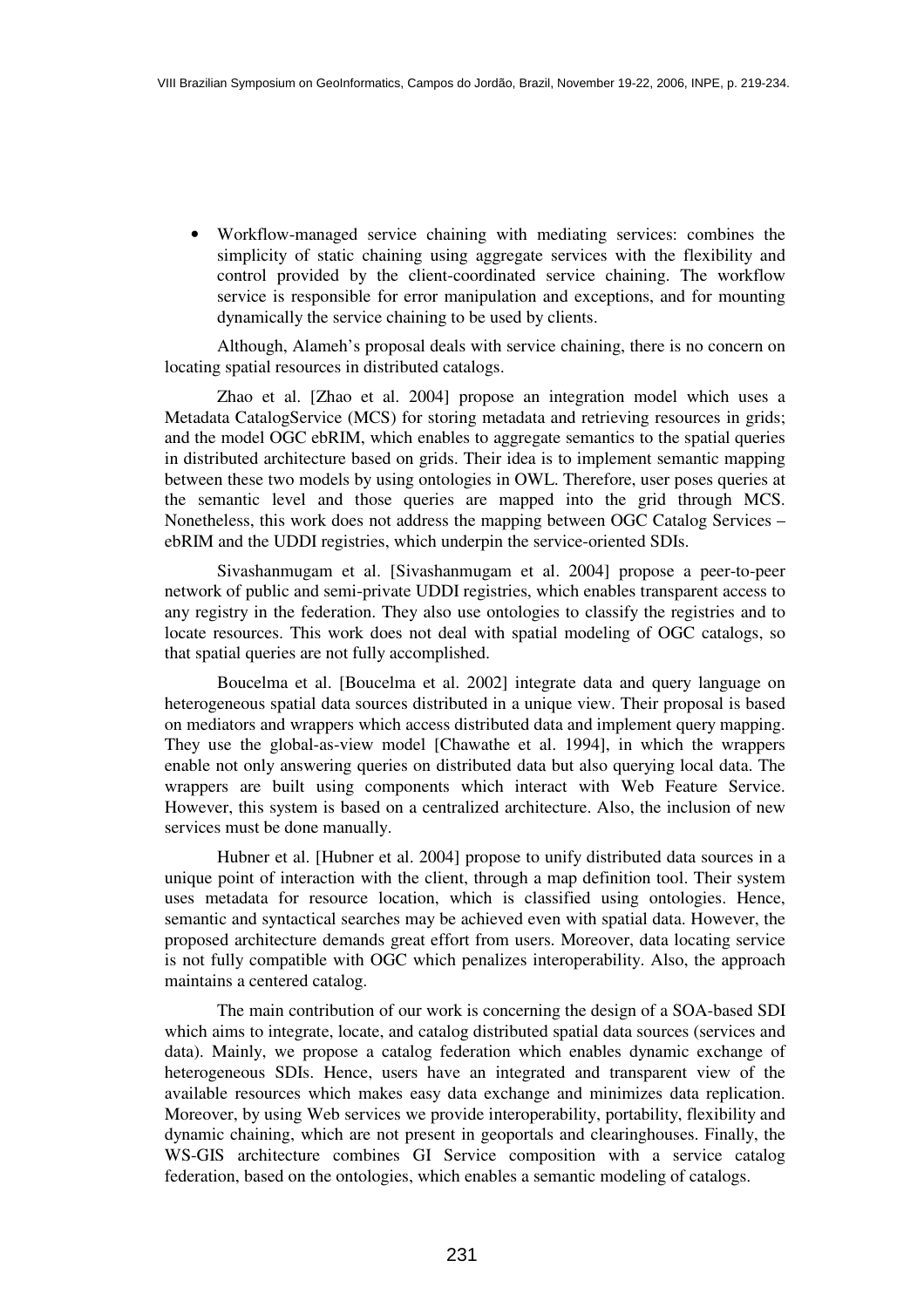Furthermore, the proposed communication protocol is spatial-aware. Hence, it is possible to rewrite queries on the fly so that only reminding data are forwarded to other catalogs in the federation. This spatial query optimization reduces data redundancy in the result set. To the best of our knowledge this approach has not been proposed yet in the specialized literature.

## **5. Conclusion**

The large availability of spatial datasets and the advent of service-oriented architectures have motivated research on SDI based on Web services. In this paper we presented the WS-GIS architecture which aims to implement a SOA-based SDI which promotes a set of spatial services and a federation of catalogs to enable distributed queries. The main purpose of such architecture is to enable integration of heterogeneous spatial data sets, by promoting interoperability, flexibility, service chaining and scalability. We have also built a prototype to work in a Regional SDI, in a real scenario of managing water resources in the Brazilian State of Paraíba.

 As further work we intend to improve the workflow service so that it can take into account load balancing, quality of service, data provenance and service context. Moreover, we intend to implement other spatial services such as OGC WCS; to migrate our Gazetteer Web service to be OGC compliant; and to analyze the use of grid computing in our architecture. Finally, it is important to address a study on usability in WS-GIS aiming for collecting the impacts of this infrastructure on e-Government.

### **References**

- Alameh, N. (2003) "Chaining Geographic Information Web Services", In: IEEE Internet Computing, p. 22-29.
- Almeida, D. R., Baptista, C. S., Silva, E. R., Campelo, C. E. C., Figueiredo, H. F. and Lacerda Y. A. (2006). A Context-Aware System Based on Service-Oriented Architecture. In: 20th International Conference on Advanced Information Networking and Applications, pages 205-210, IEEE Computer Society.
- Alonso, G., Casati, F., Kuno, H. and Machiraju, V. (2004) Web Services: Concepts, Architectures and Applications, Springer-Verlag.
- Baptista, C. S., Silva, E. R., Leite Jr., F. L. and Paiva, A. C. (2004) Using Open Source GIS in e-Government Applications. In International Conference on Eletronic Government, pages 418-421. Lecture Notes in Computer Science.
- Bernard, L. and Craglia, M. (2005) SDI From Spatial Data Infrastructure to Service Driven Infrastructure. In: *First Research Workshop on Cross-learning on Spatial Data Infrastructures and Information Infrastructures*, Enschede, Netherlands.
- Boucelma, O., Essid, M. and Lacroix, Z.(2002) A WFS-based mediation system for GIS interoperability, In: *10th ACM International Symposium on Advances in Geographic Information Systems*, pages 23-28. ACM Press.
- Burstein, M., Bussler, C., Zaremba, M., Finin, T., Huhns, M. N., Paolucci, M., Sheth, A. P. and Williams, S. (2005) "Semantic web services architecture", IEEE Internet Computing, p. 72-81.